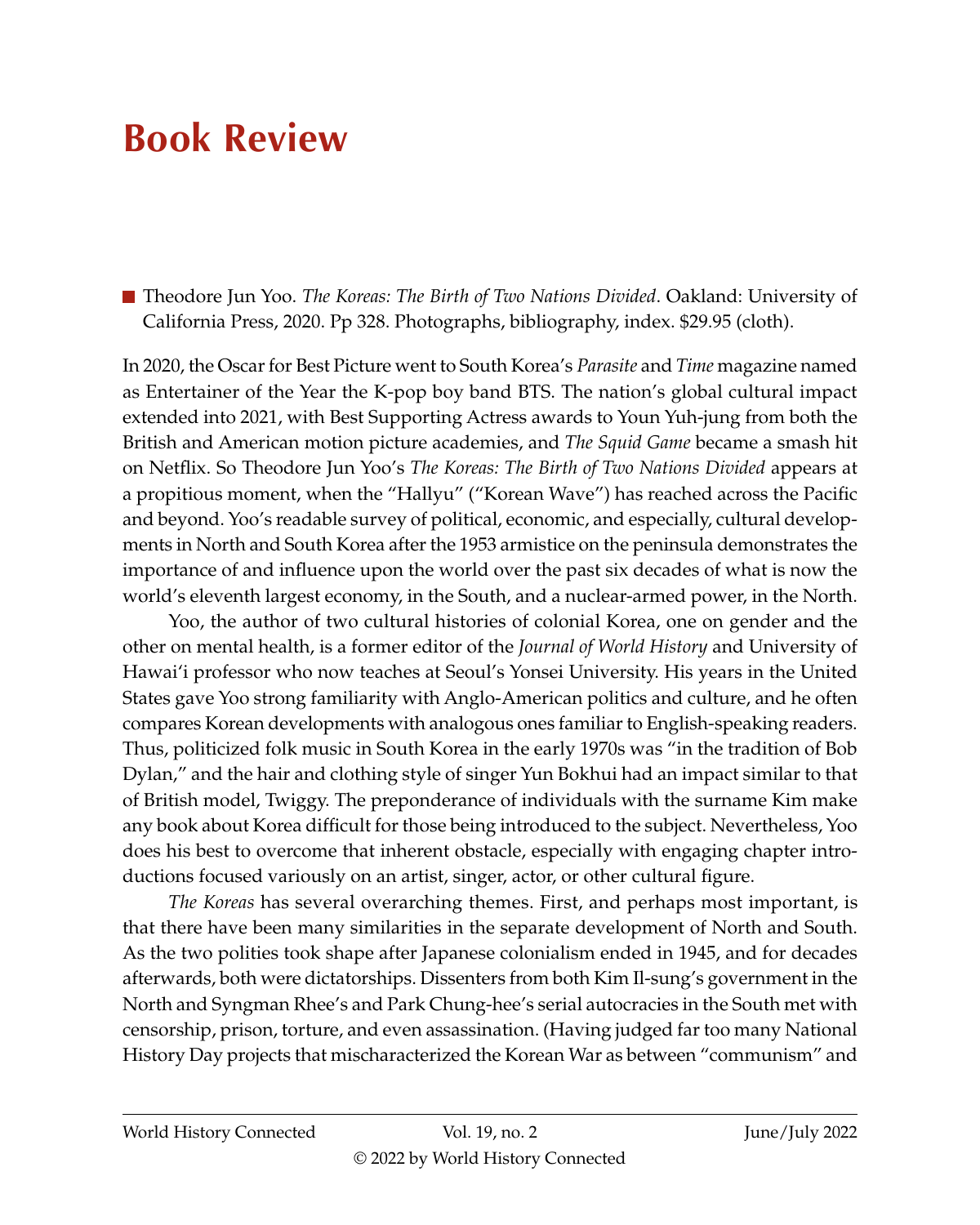"democracy," I appreciated Yoo's insistence that South Korea could not begin to be considered a democracy until the late 1980s.)

Economic policies, too, demonstrated similarities, with state-led industrialization in both North and South, and aid from the outside—the Soviet Union and China for the North, and the United States and, to a lesser extent, Japan for the South—key to recovery from the ravages of colonialism and war. Yoo critiques both paths to economic growth. In the South, powerful conglomerates amassed huge political as well as economic power, while farmers and industrial workers suffered poverty and exploitation, and even much of the educated middle class endured a precarious economic status. Kim Il-sung's vaunted "Juche" (self-reliance) in the North—adopted in part to navigate the growing split between his two large Communist neighbors—did not avert the horrific famine of the 1990s, in which perhaps three million died. The famine occurred, moreover, not only because of flooding across North Korea but from disruption of trade with post-Soviet Russia. Despite the seeming success in recent years of South Korea's economy and the out-sized world role afforded by the North's status as a nuclear power, both face significant contemporary challenges, including demographic decline and corruption in the South, and continued economic stagnation in the North. Several sets of photographs—of monuments, subway trains, and apartment blocks—effectively reinforce Yoo's theme that North and South have many commonalities, despite their antagonism.

The second major theme is the importance of population migration and the Korean diaspora, again for both South and North. While Yoo covers the varied roots and contemporary ramifications of emigration from the South to the United States, as well as defections from North to South, he pursues a much broader approach to this issue. He discusses, among other things, South Korean miners and nurses in West Germany in the 1960s; the use of South Korean soldiers in the Vietnam War as, in essence, state-sponsored mercenaries; the surprisingly fraught relations of ethnic Koreans in China and the Soviet Union with North Korea's government; repatriation of ethnic Koreans from Japan to the North; the (mis)treatment of Filipino immigrants in South Korea, along with a vignette of the first Filipino-Korean elected to its National Assembly; and a growing recognition in South Korea that its self-conception as ethnically homogeneous must give way to a multiculturalism of sorts. Thus, the Koreas' engagement with contemporary world history is in large part because of increasingly global migration flows.

Third, both Koreas have employed soft power to enhance their standing in the world, with the North welcoming Black Panther expatriates and cheering African liberation movements, and the South providing medical and other aid to many nations. Indeed, Yoo is a kind of poster child for such interconnections: he grew up mainly in Ethiopia, where his father served as a physician under South Korean auspices, even as the leader of that nation's new Marxist government, Mengistu Haile Mariam, admired Kim Il-sung.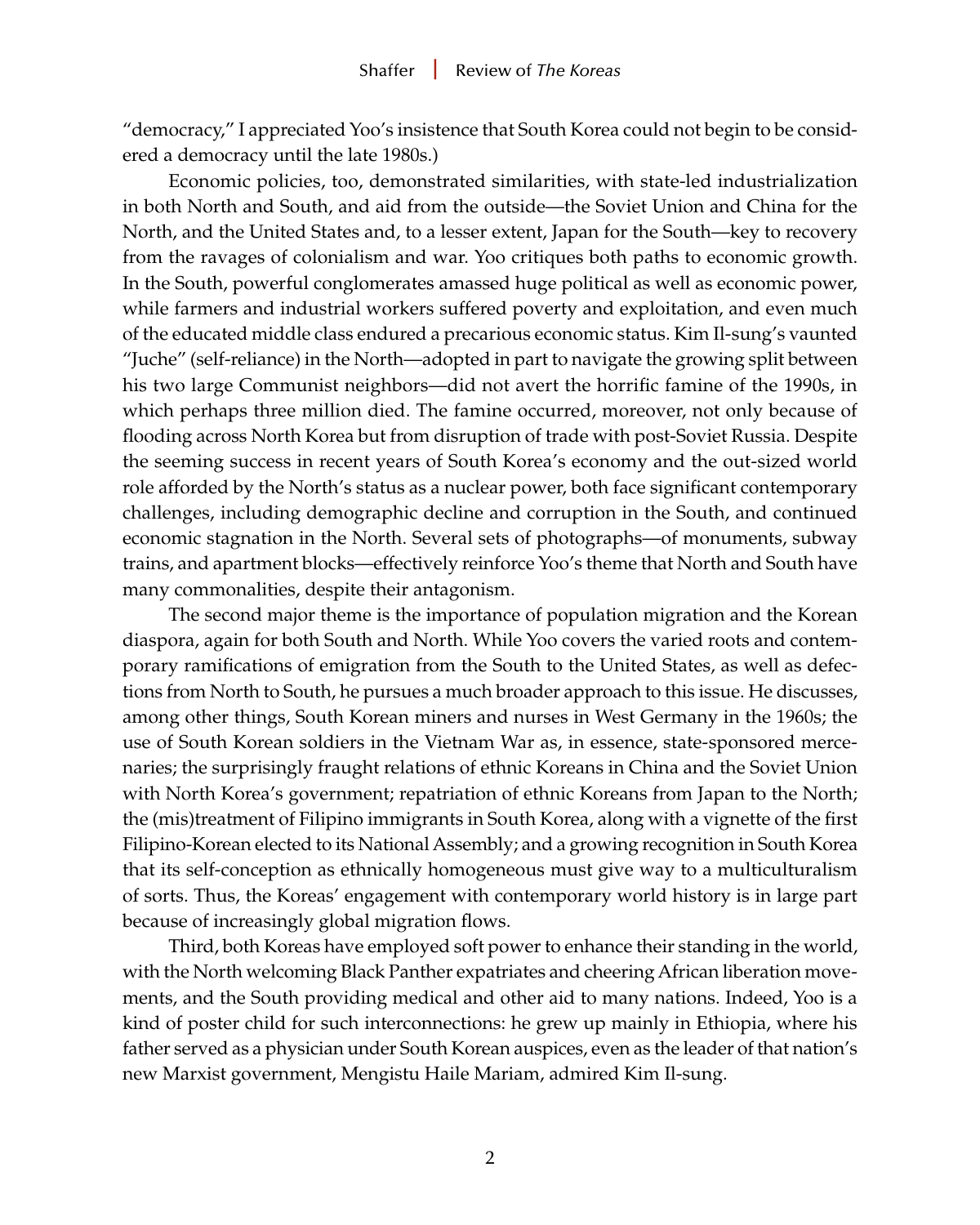A fourth major theme is that popular culture—encompassing cinema, cosmetic surgery, coffee shops, and much more—exemplifies important aspects of modern Korea. The popularity of Korean television and food in Japan does not erase the history of colonialism, but it shows that relations between the two are no longer based solely on that history. "Symphonic diplomacy" not only enabled the New York Philharmonic Orchestra to play in Pyeongyong in 2008, but allowed American reporters to write first-hand about the normally closed-off North. The popularity of double-eyelid surgery reflects South Korea's "lookism" and consumerism, one of many trends that Yoo critiques. The extended discussions of individual artists and their works, almost all from South Korea, also allows Yoo to investigate the extent and limits of that nation's freedom, about hair styles, gender roles, sexual orientation, historical memory, and other concerns.

*The Koreas* provides a fluid narrative that updates, within a more limited time-frame, Bruce Cumings' impressive but dense *Korea's Place in the Sun: A Modern History* (New York: W.W. Norton & Company, 1997) and Michael Robinson's brief *Korea's Twentieth-Century Odyssey: A Short History* (Honolulu: University of Hawaii Press, 2007). Yoo adds the important and engaging cultural dimension largely missing from Don Oberdorfer and Robert Carlin's geopolitically-focused *The Two Koreas: A Contemporary History* (New York: Basic Books, 2013).

Despite its strengths, *The Koreas* falls short at points. There are too many small but irritating errors. Franklin Roosevelt died in April 1945, not May (17), and the People's Republic of China detonated its first atomic bomb in 1964, four years before the signing of the Treaty on the Non-Proliferation of Nuclear Weapons (156–157). Han Kang (rendered in the index as "Han Gang") is a writer of fiction, not a "fictional writer" (121), and the veteran American reporter on Korea is Oberdorfer, not Orbendorfer (300). The decision to publish the book without footnotes limits its usefulness for scholars; it may also have abetted the inclusion of some questionable claims, such as the assertion that there were more deaths in South Korea's 1980 Gwangju massacre than in Beijing's Tiananmen Square nine years later.

Despite Yoo's efforts to cover both Koreas, he devotes far more attention in the book's second half to the South than the North, in part, as Yoo explains, because of the paucity of sources about the latter. But this imbalance also demonstrates the vibrancy of civil society and cultural expression in the South, especially since the 1980s. Thus, Yoo's efforts to maintain the evenhanded focus on parallel government authoritarianism in both North and South—a reasonable proposition from the 1940s into the 1980s—no longer corresponds to reality after the downfall of Chun Doo-hwan in 1993, even if much of the South's civic and cultural life was in opposition to its government's political leaders and economic policies.

Yoo's critical approach to South Korea, convincing as it is, may also lead him to overlook some disturbing aspects of North Korean society. For example, he restricts his discussion of "cyber warfare" to misogynistic online bullying among South Korean gamers,